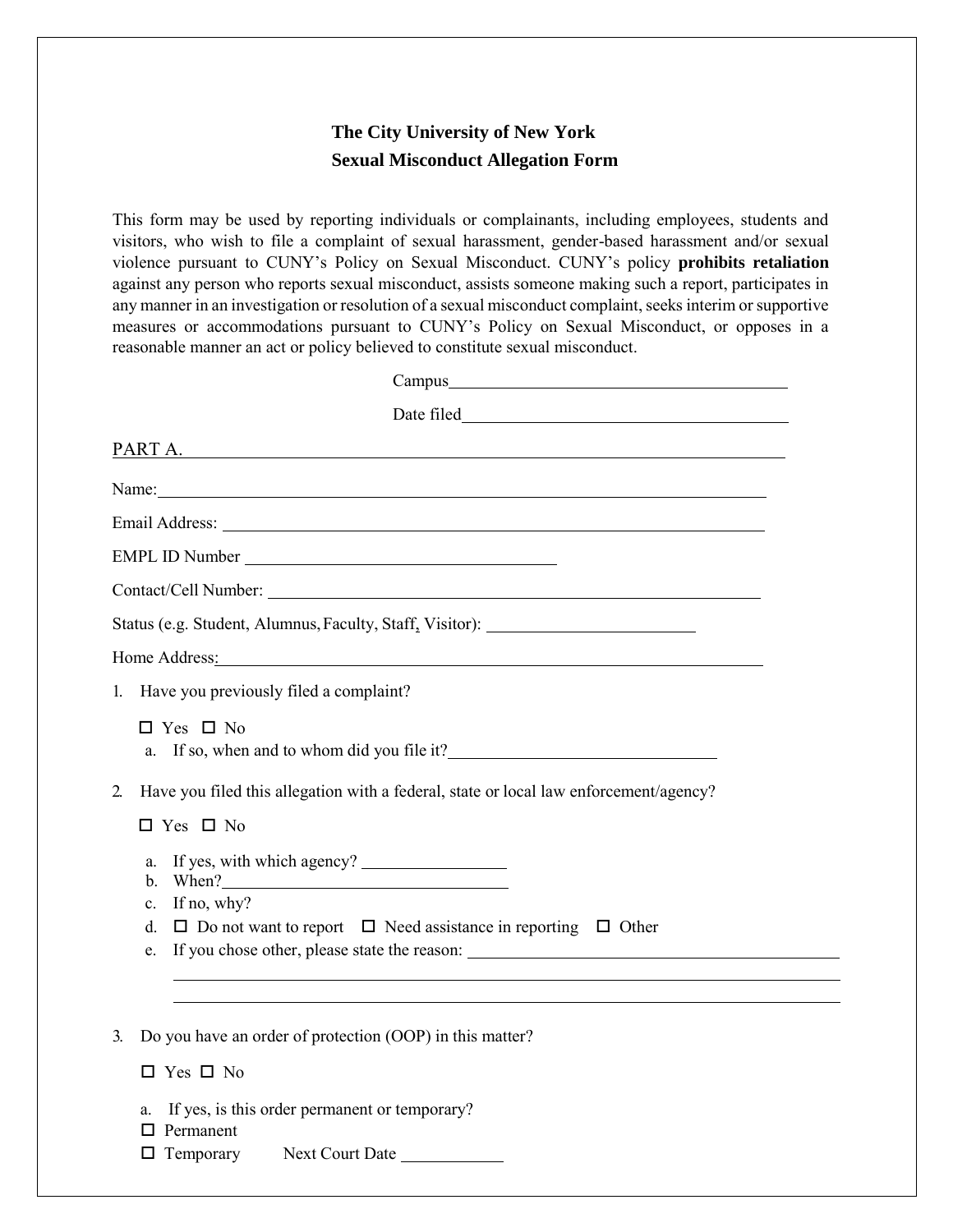4. Was OOP given to your campus Public Safety Office?

 $\Box$  Yes  $\Box$  No

a. If yes, when and to whom?

## PART B

## **Summary of Sexual Misconduct Allegation**  1. Alleged sexual misconduct took place on or about: Month Day Year Time a. Is the alleged sexual misconduct continuing?  $\Box$  YES  $\Box$  NO b. Where did the alleged sexual misconduct take place? c. (location address)  $\mathbf{r}$ 2. Respondent Name(s) Title (if known) 3. Is the Respondent a CUNY  $\square$  Student  $\square$  Staff  $\square$  Faculty  $\square$  Alum  $\square$  Visitor a. If not, what is respondent's relationship to you? 4. Was this allegation previously reported to any one of the following: 5. Please describe the events and circumstances underlying your allegation of Sexual Misconduct - (Add extra sheets if needed).